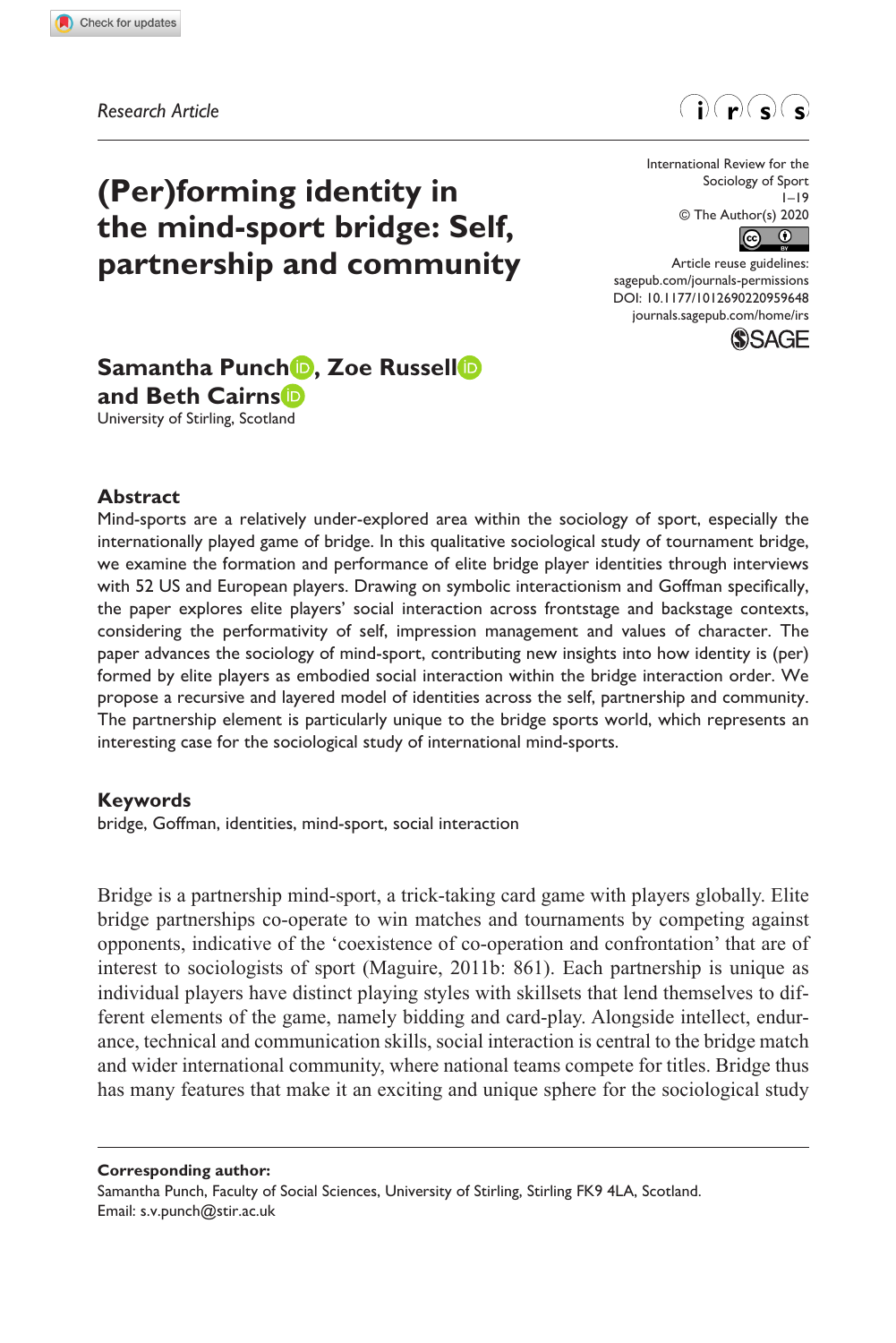of sports, and specifically the formation of identity in elite sporting contexts (Maguire, 2001).

We adopt a symbolic interactionist approach, using Goffman to explore how identities in elite bridge are formed and performed. This is based in interpretative sociology, which emphasises how people in everyday human interaction are continuously interpreting, negotiating and shaping their social relations and environments (Giulianotti, 2015). From this perspective we examine how identity is (per)formed through players' social interactions contextualised within the bridge world. We begin by theorising identities for mind-sports and outlining the methodology underpinning the research. The findings are presented as a journey through the formation and performance of individual, partnership and collective identity and we discuss these findings in connection to existing literature and the sociology of (mind)sport.

### **Theorising identities in a mind-sport**

The term 'mind-sport' has been in use for more than a decade (Kobiela, 2018) and refers to a game primarily based on intellectual rather than physical skill. Adopting an inclusionist perspective on defining sports, Raphael (2011) positions the category of mindsports in relation to motor sports, each of which has redefined the parameters of physicality within sport. Debates regarding the status of certain kinds of sports such as mind-sports and e-sports are ongoing (see Klein, 2017; Kobiela, 2018; Parry, 2018) and there remains work to be done to interrogate this further. Whilst outwith the scope of this paper, we argue as Kobiela (2018) does for chess, that in order to advance the acceptance of 'mind-sports' there needs to be more consideration of the 'thought, stamina, emotional investment and practice' that is involved in playing a competitive mind-sport. We contribute to these debates by researching how bridge functions as a mind-sport conceptualised within an inclusive definition of sports whilst focusing specifically on identity formation and performativity.

Bridge is a card game with ancient roots, recognised as a mind-sport by the International Olympic Committee through the World Bridge Federation founded in 1958, formerly the International Bridge League of 1932 (WBF, 2020). As a pair, players develop 'system' agreements as a specific form of partnership communication and strategy which shapes decisions that are made during the game involving bidding and cardplay. At top level, players can have several partners and may play different bidding systems for different international tournaments. At the start of each bridge deal, the 'bidding' requires each player to exchange information about their hand type and strength to their partner through coded bids. The partnership is then able to estimate the number of tricks they might win based on their combined strength, and the player who makes the highest 'bid' sets out to reach their estimated target during the subsequent card-play. At this point their partner's hand is placed face up on the table so the other three players can try to work out where the other players' cards are, based on the information gleaned from the bidding. Meanwhile the opposing pair try to prevent them from obtaining a certain number of tricks, gaining points if they succeed and losing points if they do not. The winning partnership is the one that scores the most points during a specified number of deals that make up a match.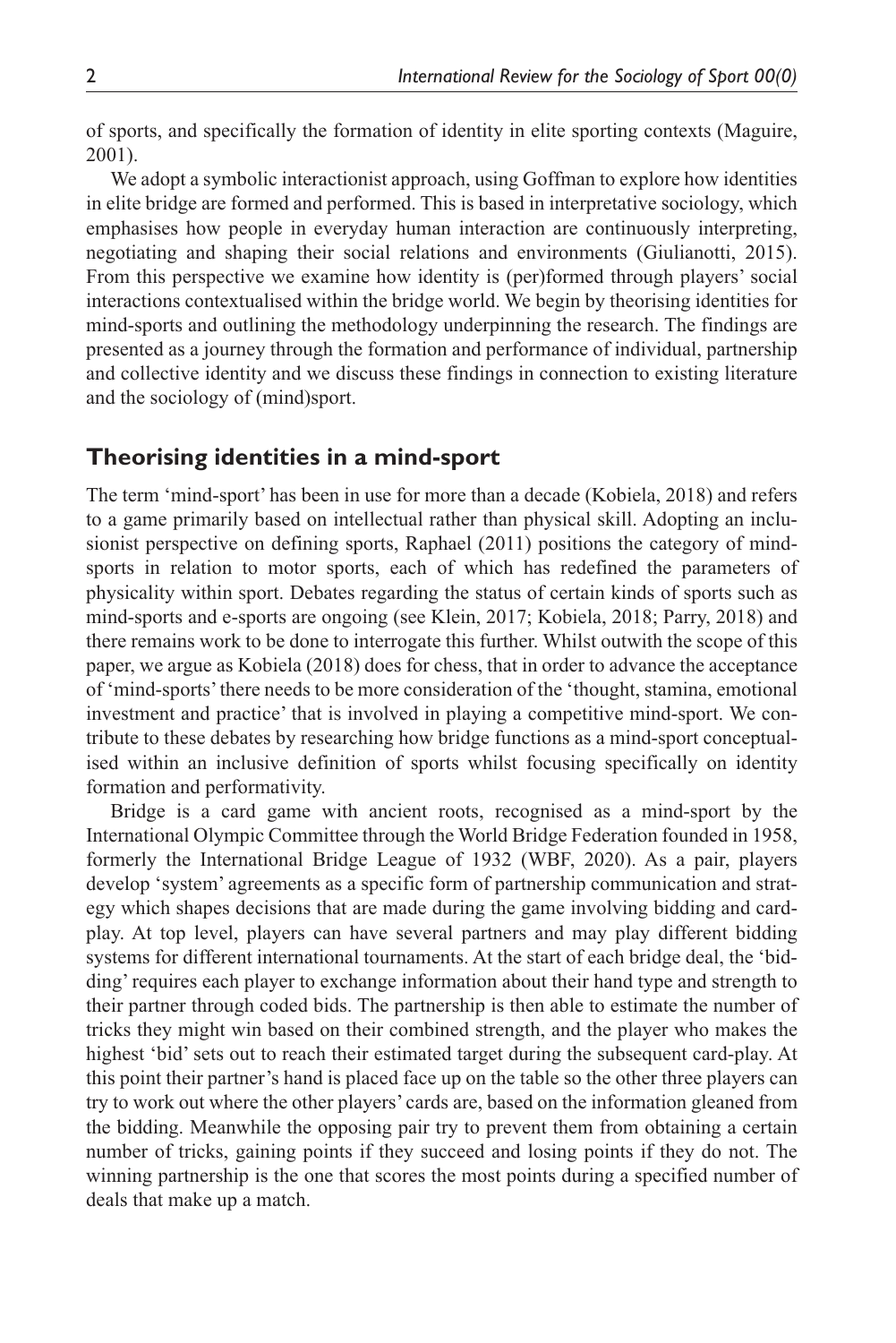The social world of bridge was explored in the 1990s from the perspective of leisure theory and recreation specialisation highlighting differentiation between social and serious bridge clubs and types of players, with tournament players the most specialised (Scott, 1991; Scott and Godbey, 1992, 1994). More recently researchers have explored the link between bridge and players' well-being (Brkljačić et al., 2017; McDonnell et al., 2017), but beyond this, there has been little research of bridge, especially of international tournaments and elite players from a sociology of sport perspective. However, there has been sociological attention to the mind-sport chess.

Fine's (2008, 2015) work demonstrates the embeddedness of self in community, and the hierarchical nature of identities within the social world of chess, which combines mind and body. This echoes Goffman's (1959) concept of strategic interaction in everyday activities, where different social processes play out within the game (Puddephatt, 2003). This interactionist approach found the skills developed to play chess enhance players' abilities to co-operate with and respond to others socially, during the game and in everyday interactions. Whilst similar to chess, bridge differs as a game of incomplete information (Ginsberg, 2001) and players are thus engaged especially in Goffman's (1959) 'information game', trying to conceal, reveal and discover as part of their strategic interactions with partner and opponents (see Punch and Snellgrove, forthcoming). Herein we use symbolic interactionism through Goffman's concepts of frontstage, backstage and impression management to discuss identity formation and performance in tournament bridge, which comprises a diverse group of players, partnerships, national teams and international community.

Symbolic interactionism (SI) offers a strong perspective on identity and has a history of utilisation in sports studies, including the performance and consumption of sport (Armstrong, 2007; Weiss, 2001). Identity theory itself stems from SI and 'emphasizes the relationships between self, society (social structure) and role performance' (Weiss, 2001: 396). SI theorises that identity formation is performative and produced through interaction with others (Jenkins, 2008). Goffman's (1959) theory of the interaction order proposes that the construction of meaning and the self occurs through face-to-face interaction and the presentation of self which develops in social spaces (Rawls, 1987). The practical performance and the associated actions and interactions are the producers and reproducers of the self, routines and structures (Rawls, 1987). This reflects ideas of the social self, which is not innate or fixed but develops through social interactions with others over time (Goffman, 1959; Mead, 1934).

Selves are also managed in relation to the roles actors must perform and 'are deftly assembled from recognizable identities in some place, at some time, for some purpose' (Gubrium and Holstein, 2000: 101). This involves controlling information about who we are, what we do and what others can expect from us in certain circumstances (Gubrium and Holstein, 2000). Goffman (1959) called this impression management, reflecting how performativity of self is tailored towards appearing credible to others when performing in a role. Thus, identities are situated and performative, and actors can construct multiple selves as they move between situations and interact with different audiences (Scott, 2015). For Sartre, the self is produced by the passions we hold and the actions we make, which highlights the potential of mind-sports for the epistemological exploration of identity (Rawls, 1984).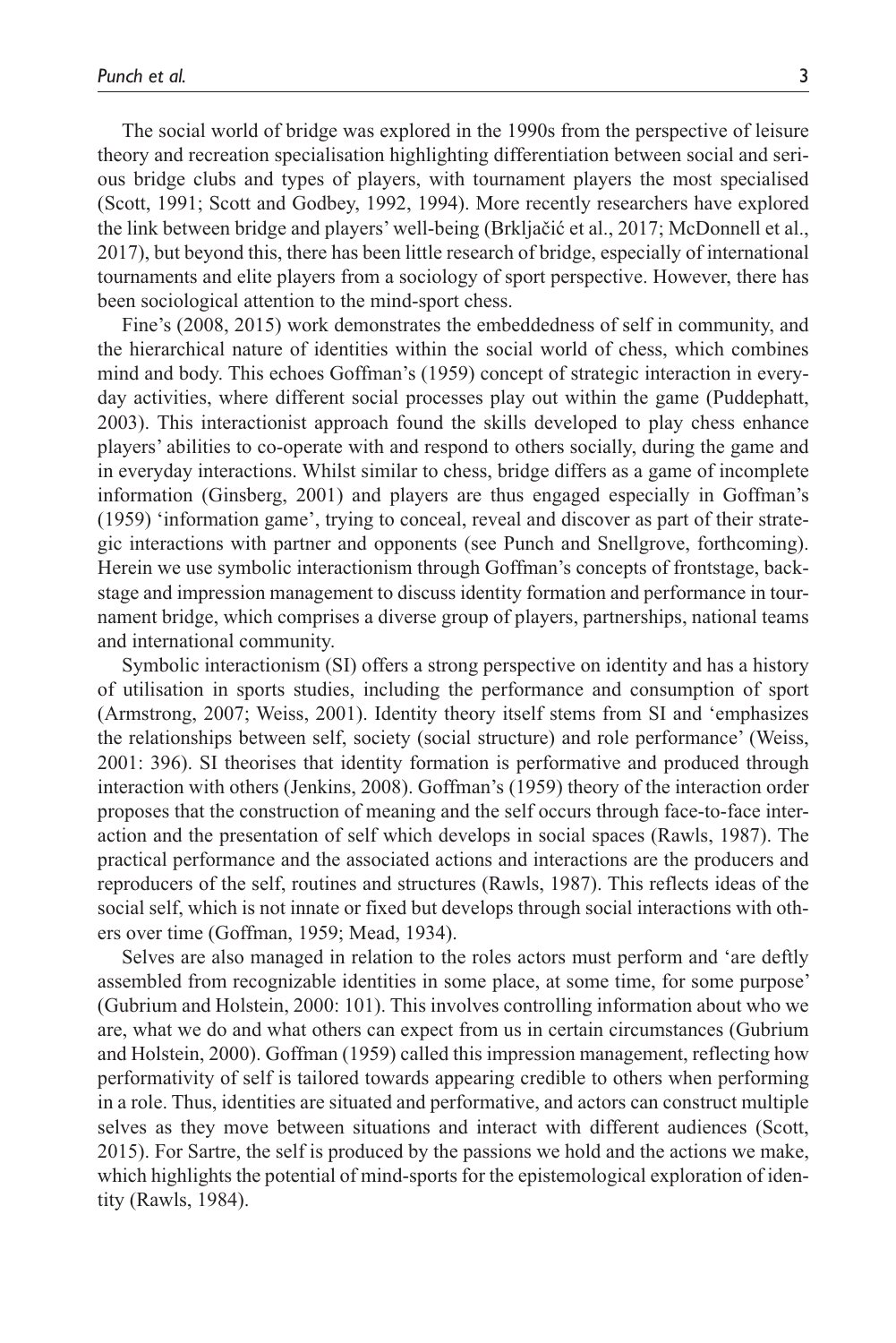Jenkins (2008), drawing on Goffman and other SI theorists, argues the practical accomplishment of identity is a simultaneous entanglement of individual and collective. This refers to the sense in which the self is always constructed in relation to specific and general 'others', whether through actual or imagined standpoints and interactions. Additionally, where interactions possess a jointness, this is the basis of collective identity (Lawler, 2003), thus group membership as a practical accomplishment requires some behavioural conformity and consistent similarity in what members do (Jenkins, 2008). Individual and collective identities can also be mediated through other layers of identity such as national identity, which is constructed symbolically through lines of similarity and difference (Jenkins, 2008).

Participation in games and sports is central to identity narratives (Perinbanayagam, 2016) and as social forms position players individually and as part of a community which is both co-operative and competitive and key to self-definition (Fine, 2008). Membership of a sporting community forms through social interaction, creating the spaces in which individuals achieve success and recognition from said community, which validates their sense of self and individual identity (Green and Jones, 2005). Hence, the 'identity-formation potential of sport' (Weiss, 2001: 401) denotes the production of meaning and the presentation of self (Maguire, 2001) alongside collective solidarity and a positive sense of social identity (Jones, 2017). In global and international sports, this collectivism is extended through the formation of national identities through cultural practice and thus cultural identity formation (Porter, 2017). In sport, multiple identities can be negotiated (Huang and Brittain, 2006) with varied implications for self-identities and the possibility for identity conflicts (Probert et al., 2007). The complex and fluid treatment of identity also reflects national identities in sport (Kyeremeh, 2020) which link individual and collective experiences (Seippel, 2017) and are formed and transformed through symbolic representations (Maguire, 2011a). Collective identities in sport therefore denote a 'shared sense of belonging through interactions in common locations where identities are constructed, staged and performed' (Wise, 2015: 146), alongside imagined communities (Anderson, 1991) bringing people together within and across nations. Nations and nationalism are at the heart of international sport and Bairner (2015) argued that sociologists of sport should try to access data pertaining to elite performers in relation to national identity.

Overall, identity development and athletic identities are shaped by social interaction, thus making symbolic interactionism a pertinent approach for understanding these processes (Anderson, 2009). Goffman in particular has influenced the sociology of sport since its inception, and his dramaturgical metaphor is relevant to the understanding of sport as a performance and competition which takes place across frontstage and backstage contexts (Birrell and Donnelly, 2004). Maguire (2011b: 858) argued that sociologists of sport reject notions of athletic performance as rooted in individualistic, biomedical or genetic uniqueness because these tell us little about 'the stage on which the "act" is performed, or the theatre in which the "play" takes place'. Instead athletic performances are rooted in long-term socialisation processes and habitual practices that transcend individuals (Maguire, 2011b). Additionally, Peterson (2015) proposes using Goffman's (1967) themes of character in future sociological sports research, and so in theorising identities in mind-sports, we have drawn on these conceptual approaches.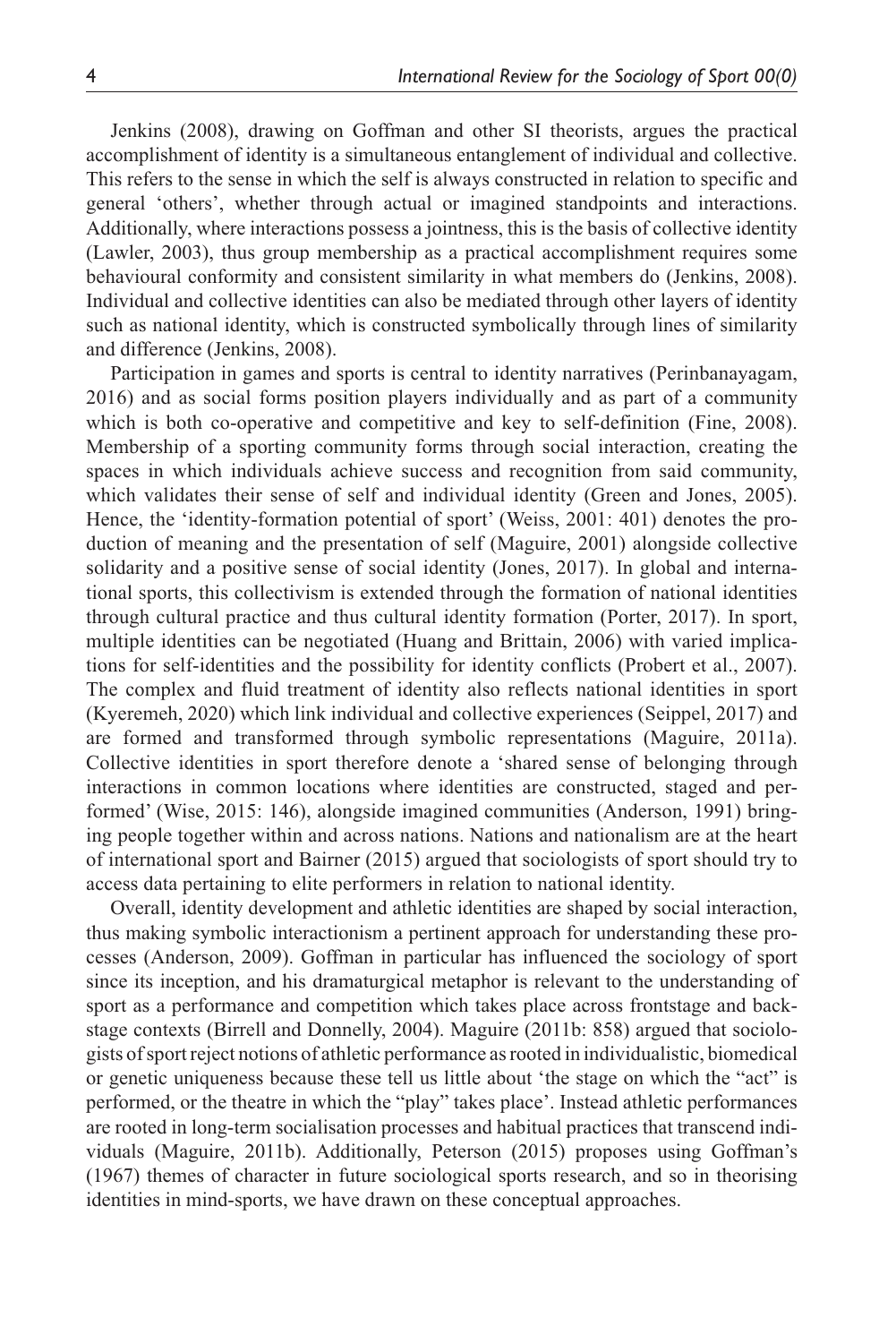### **Methodology: a sociology of bridge**

Bridge is played socially and competitively at different levels across the world. This paper is part of a broader research project *Bridge: A MindSport for All* to develop a 'sociology of bridge' that offers new contributions to academic knowledge and provides useful insights of, and for, the bridge community. This arose out of Punch's deep involvement in the international community of elite bridge players, and interest in developing sociological knowledge of this partnership mind-sport. Little is known about elite players of bridge, namely those who have committed significant time and effort to develop specialised skills, won major championships and represented their country in international tournaments. As an international player herself, Punch was well placed to access this group through insider interviewing (Kitchen, 2019) to explore social interactions and the backstage of tournament bridge.

Elite players were chosen through purposive and convenience sampling for the project to gain in-depth qualitative accounts of playing bridge at the highest level. Players were approached verbally and through email to arrange interviews, which were conducted at the North American Bridge Championships, the European Bridge Championships, the World Bridge Series and at the UK Camrose event. All the 52 in-depth interviews were conducted in English, with UK, US and some European players, of which there were 20 females and 32 males, ranging from 17 to 78 years of age. Interviews lasted on average two hours, covering themes set out in a semi-structured guide to encourage players to share their experiences of bridge across their career. This yielded detailed accounts of individual, partnership and team dynamics within tournament bridge, including player career trajectories and social interactions at the bridge table and beyond. Interviews thus provided the basis to explore a range of themes supporting the development of the sociology of bridge and offering insights to the global bridge community. All names used are of real players who agreed to be named so outputs would be of greater interest to the bridge community. Consent was secured before and after interviews, with the option to view transcripts and identify sensitive sections for anonymisation.

Transcripts were coded according to a semi-structured coding framework based on the interview themes which drew on the bridge knowledge of Punch. This generated 18 code sections and a total of 69 codes. Code sections, for example 'self-development', were compiled as separate Word documents to enable a closer thematic analysis of data and comparison across the sample. Despite diversity within the sample, the findings herein characterise elite players collectively rather than focusing on differences across social categories, which is for future papers. Thematic analysis is useful for interpreting the experiences, meanings and realities of particular groups and individuals (Braun and Clarke, 2006), and in this paper we combined it with the SI theoretical lens and Goffman's concepts to interpret how identities are (per)formed through social interaction.

### **(Per)forming an elite bridge player identity**

Forming an elite bridge player identity begins with the development of attributes, skills and behaviours necessary to play tournament bridge. This individual development cultivates a sense of self through a 'backstage' identity (Goffman, 1959), which is not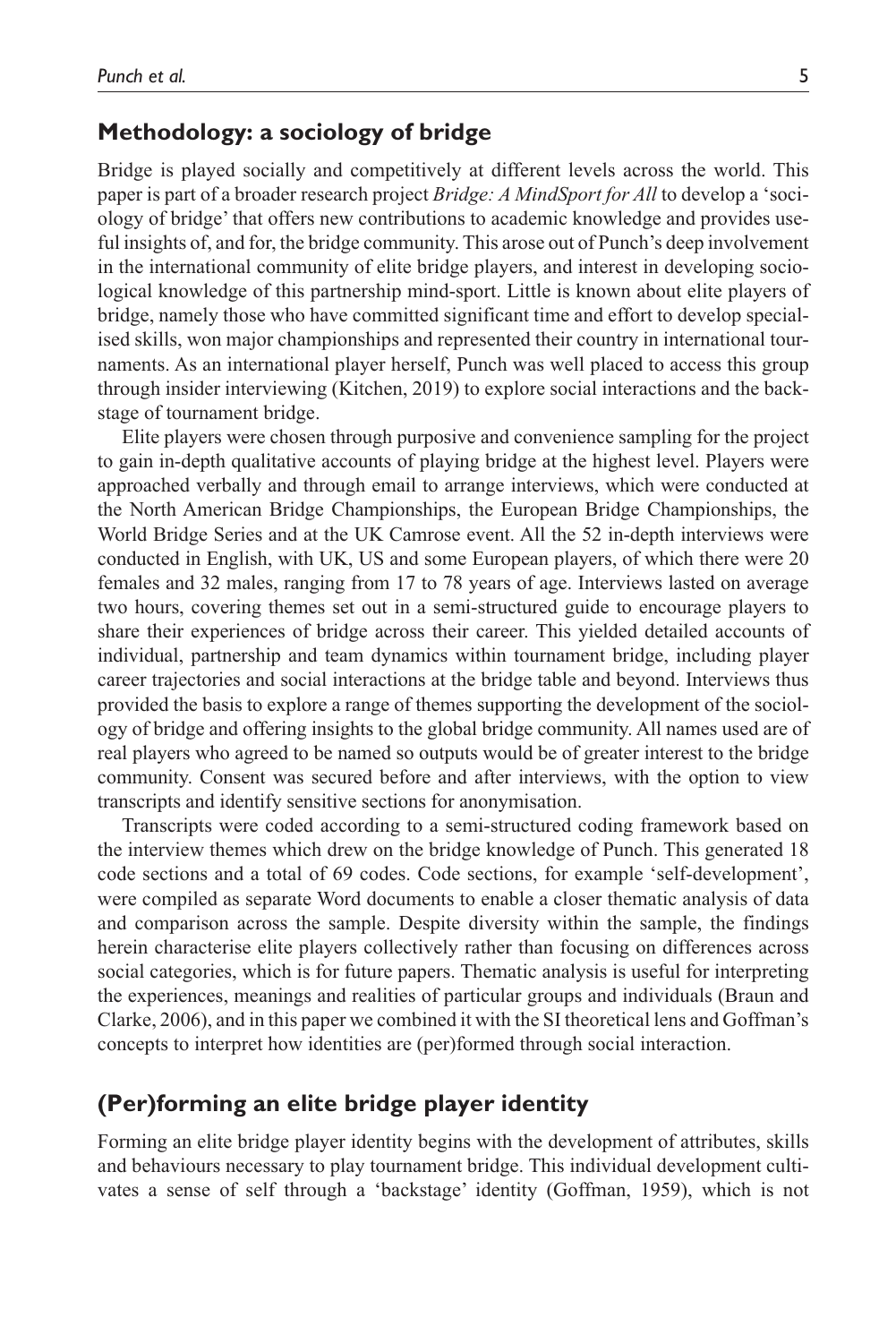publicly performed and is necessary for role performance on 'stage'. For many players, the process of identity formation begins at a young age, where a passion for bridge develops whilst learning and playing the game:

I became obsessed with bridge, instead of school, I cared about bridge . . . And you know the reason I worked really hard is because I loved it and I was obsessed and addicted. You know that's why people work really hard and stuff when they're 11. (Justin Lall, US)

This passion for the game translates into significant investment of time and energy at the beginning of a career, which includes hours of practising:

I'm sure I did play bridge for ten thousand hours . . . particularly when I was at university . . . I was typically up all night, two nights a week playing bridge and playing cards. And you've got to be that kind of obsessed with it and . . . it's massively important to you. (Alan Mould, UK)

This is not only an essential part of reaching the elite level, but continues throughout one's career, for example with practice key to preparing for tournaments:

We do some bidding practice [and] a lot of discussion. (Michael Rosenberg, US)

I review my system with my partner  $\dots$  That's the most important thing that I do – to make sure that our system's up to date and that we have our agreements right. And studying my agreements, so that I know them, is the other important thing that I do. (Joel Wooldridge, US)

Hence, elite players' tournament performances are rooted in less visible preparations, including practising online, reflecting how the backstage allows actors to prepare for their performance on stage (Serpa and Ferreira, 2018). Alongside practice, the majority of player responses (21 of 38) regarding how to deliver their best game referred to physical fitness and readiness. Players engage in preparations for tournaments, such as sleeping and eating well, maintaining fitness and minimising alcohol to achieve optimal performance. Bob Hamman (US) said 'fatigue is the enemy' and players felt that 'if you really want to play at your absolute best, then you do need proper sleep' (Michael Rosenberg, US). This is challenging given the long-distance travel needed for international tournaments, where jetlag can negatively affect performance and create 'a bad frame of mind' (Tony Forrester, UK). Likewise, performance is affected by the amount of time a player has to prepare and practise, which differs markedly depending on individuals' work and family situations. Overall, forming an elite bridge identity involves backstage processes of socialisation and ongoing preparations that shape individuals' performance in tournament bridge.

For an elite player identity, the presentation of self concerns the 'frontstage' identity, which is performative and social (Goffman, 1959) at the bridge table and beyond. For example, players manage impressions of themselves for others within the tournament bridge community:

Once I moved to New York, especially, once I knew I was going to be a professional bridge player, I knew that image matters. You never know if you're rude to someone, perhaps that is the best friend of a client, you just don't know, so it all matters. (Justin Lall, US)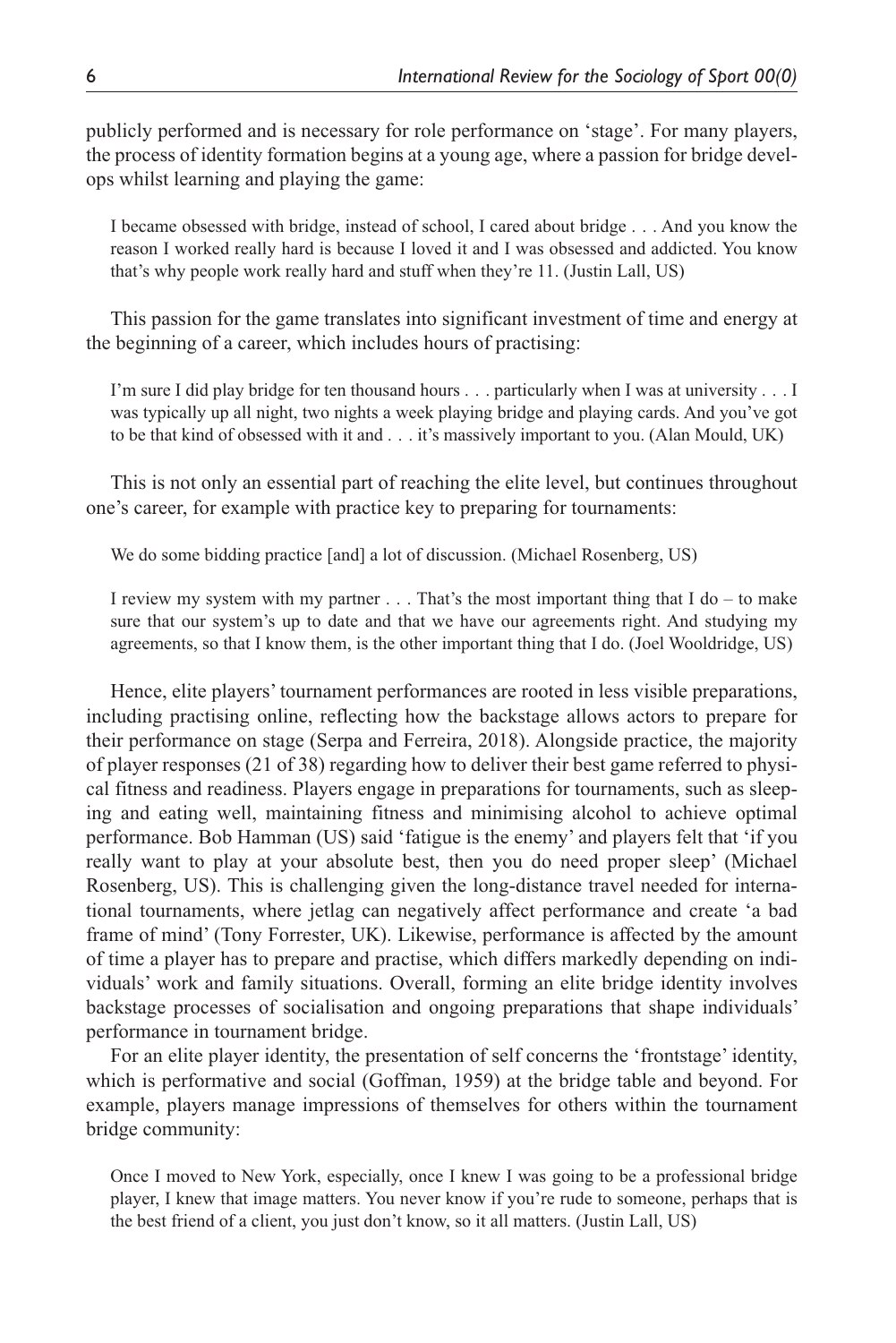Bridge is professionalising, leading to increased opportunities to be paid to play as a professional by clients who sponsor their partner or team. This means players' presentation of self involves impression management to create a desirable identity for others in order to be offered employment. Additionally, elite players compete in tournaments that are 'emotionally charged' environments, requiring impression management through front- and backstage performances of emotion. An ideal frontstage performance at the bridge table denotes presenting oneself as composed and in control, because being emotional and having conflict at the table threatens one's elite player identity:

. . .when your partner says something at the table it's embarrassing. (Anonymous)

. . .[being] upset at the table doesn't improve your game [or] your partner's game. (Sabine Auken, US)

Managing emotions is less necessary backstage where players are 'to some extent . . . free of the anxieties of presentation [in] the domain of self-image rather than public image' (Jenkins, 2008: 93). For example, as Sabine continued, 'I can get upset later and have discussions . . . but while the playing is going on I think it's important to carry on.'

Focusing on the frontstage impression management further, we can identify Goffman's (1967) four themes of character: courage, integrity, composure and gameness. Courage refers to how individuals pursue a course of action in the face of 'danger' or risk (Peterson, 2015), which Andrew Robson (UK) describes as crucial in bridge:

If you think you know the right thing to do, you've got to do it. Often you know that if you make a particular bid, you might very well look pretty absurd from the outside, but if you know that it's going to work three times out of four, you're going to look like a fool one time out of four, you've got to bid it. You've got to make that decision. You've got to be prepared to look like a prat and you've got to have the confidence in yourself and your team . . . you've got to have courage and you mustn't be in fear of failure.

Courage refers to how players must have confidence in their own decisions and thinking, which is fundamentally shaped in relation to perceiving oneself through the eyes of general others and one's team-mates:

It's really important to have self-confidence when I play bridge [. . .] when you don't have the self-confidence, you're like 'well I don't know, I don't dare to bid four hearts', so I pass . . . I think you need some kind of trust in yourself that something is right and also, I think it's important that you can focus on how you want to play bridge and not how your team-mates are going to react to this. Because then I think you're also going to avoid risks . . . yeah important that you feel like they have your back. (Marion Michelson, The Netherlands)

This extends beyond individuals through courage to trust one's partner during gameplay scenarios frontstage and talking openly with a partner backstage, putting one's ego aside to admit mistakes if necessary. Whilst admitting errors is potentially threatening to one's identity as an elite player, this is important for improving game performance. Next, integrity is resisting 'the temptation to depart from moral standards' and composure is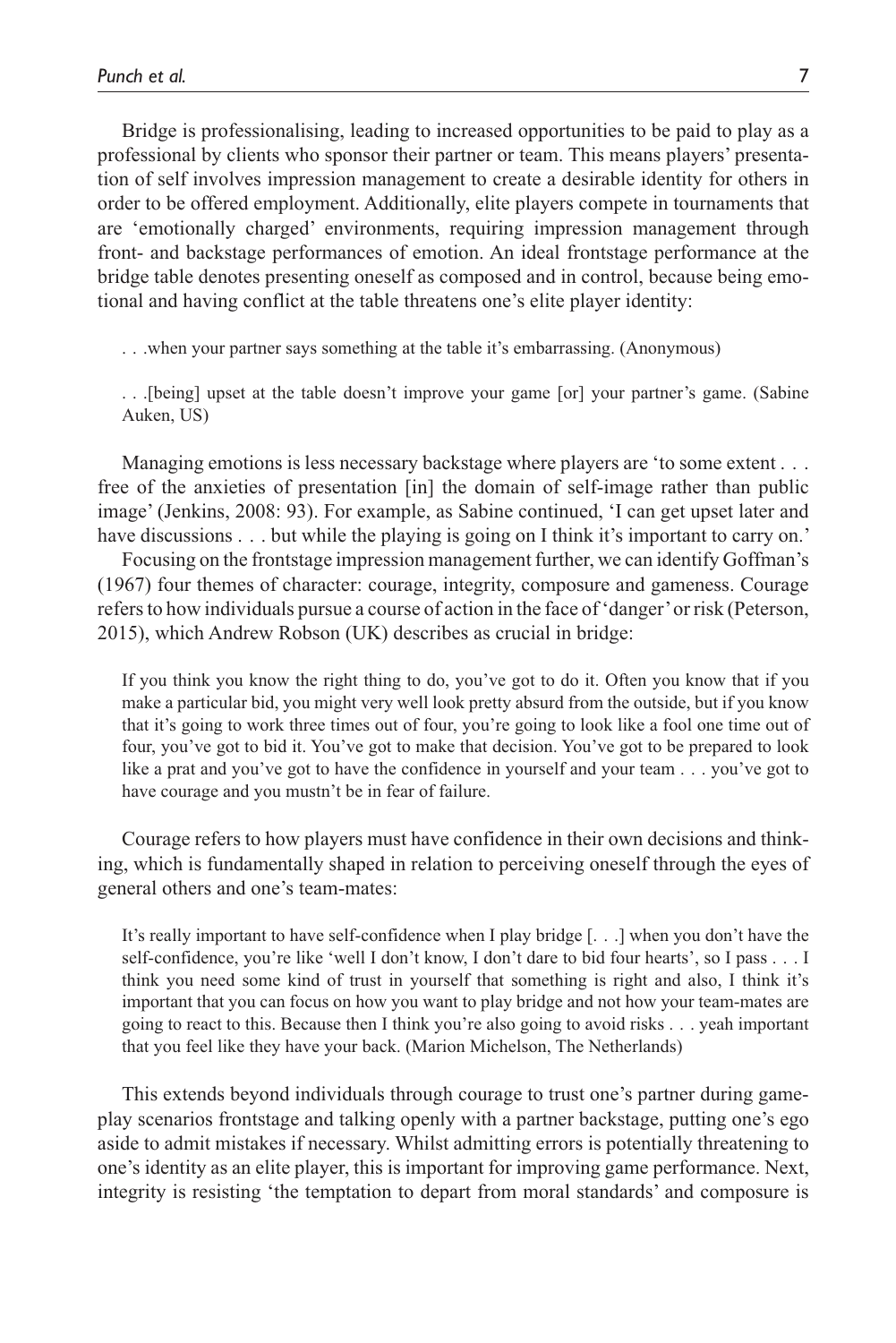about self-control (Peterson, 2015: 380). Players' accounts of integrity and composure relate foremost to the desire to maintain emotional control during bridge, adhering to the standards expected of elite players (Punch and Russell, 2019). Players may, however, lose integrity, failing in practice to maintain self-control:

In the heat of the battle I certainly sometimes fall from grace. I think that away from the table I'm pretty good in that I'm not at all a black and white person and I can usually see that there were reasons for a losing decision even if it wasn't the one I would have made. But certainly, that's one of the areas where I am still working at improving. [. . .] If something goes wrong I certainly, at times, will say critical things that I would wish I hadn't. (Chip Martel, US)

Finally, gameness refers to 'individuals who continue to expend considerable effort even in the face of setbacks' (Peterson, 2015: 380). This is especially important to how elite bridge players cope with mistakes by trying not to let this impact the game or their emotional state:

Just say to yourself you've got to be calm. Whatever happens at the end of this set, we'll still have something, something to be fighting for. We're not going to be more than 20 down or something, so we'll know where we are and just take it from there and try and do what we can in the next set. (Heather Dhondy, UK)

Hence, gameness denotes both technical and identity performance as players continually take decisions about possible lines of action in different playing contexts and whilst managing emotions. These features of character reflect the contextually-specific identity performance of players embedded in social interaction, striving to manage their frontstage performance as part of creating a successful elite player identity. Birrell (1981) argued that athletes embodying these values are admired and respected, and those failing to demonstrate character are the opposite, with social and emotional consequences tied to failure (Peterson, 2015).

# **(Per)forming an elite bridge partnership identity**

Partnerships are the primary form of social interaction in bridge and partnership identities are diverse. Players form different partnerships over the years with different players, and for many this includes family, spouses and friends, which highlights how elite identities are shaped by backstage social interaction and identity. Family relationships can shape partnership identity in contrasting ways that are more or less challenging:

I was always a good partner, except with my parents. It's the same with spouses, the same thing, I don't know what it is, but I still yell at my dad. I don't know why, he's such a nice partner, a great guy. I'm a really nice partner to everyone except him and my mum. (Anonymous)

#### **Are there any issues about playing with a sibling?**

No. I loved him as a teenager, he's loads of fun and he's great to share a room with and actually be there with. Which is why I play with him because I know I can tolerate him for long periods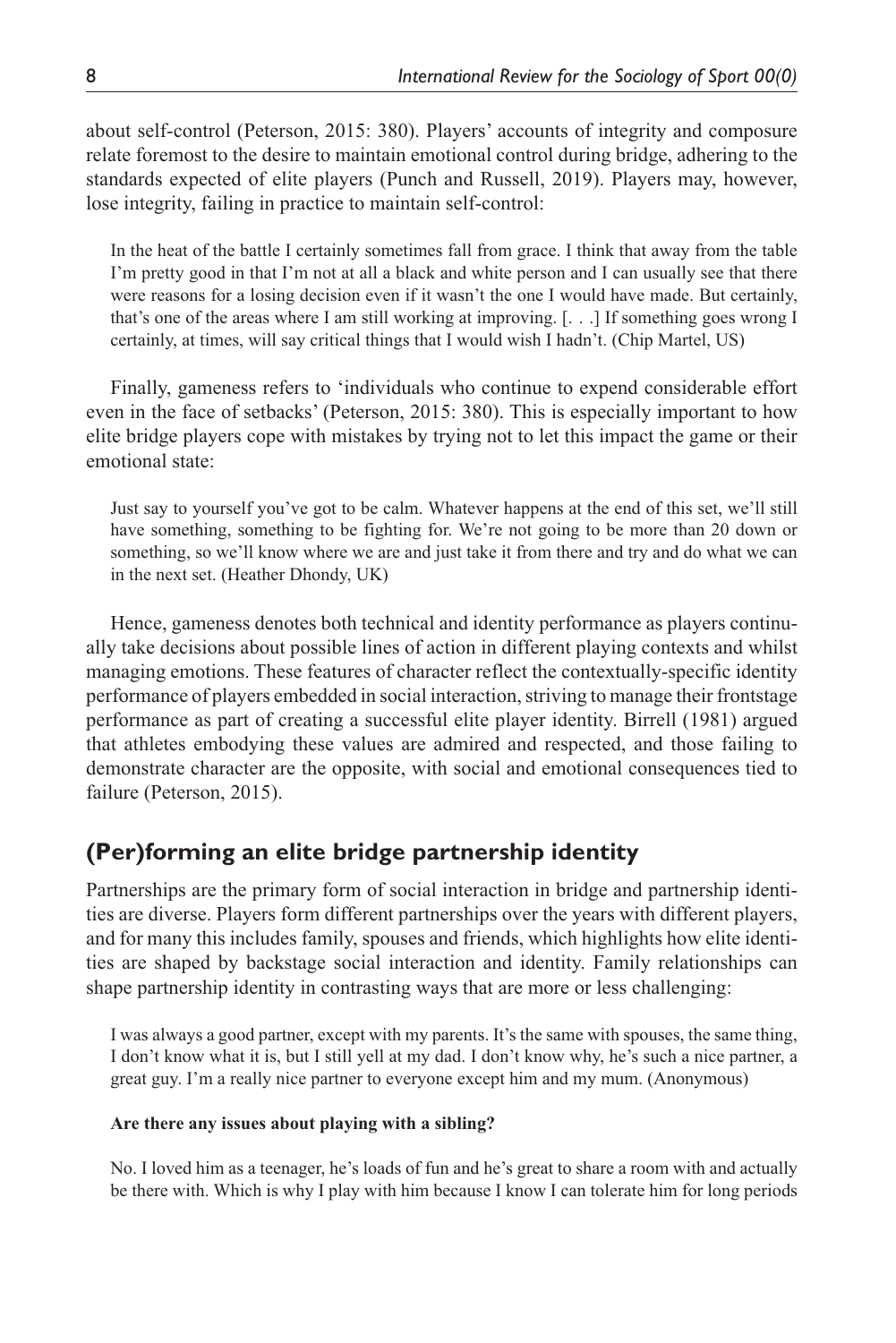of time. If the rest of the team is getting stressful, then I've always got him there. (Yvonne Wiseman, UK)

Friendships within a partnership were viewed positively, although not necessary for success at elite level. Friendship shapes partnership identity through social interactions as it becomes increasingly important to manage impressions strategically:

I had to be extremely careful with what I said to her and this was really hard for me also, seeing as I have quite strong body language. We were very good friends so she knew me very well, so even if I didn't say something but . . . she could see from like my hands or my nose, or my mouth that I was upset. (Anonymous)

Bridge partnerships can comprise spouses, but even where this is not the case, they are viewed as analogous to marriages. Whilst there are downsides to marriages, including the issues of 'divorce', there were positive perceptions of long-term partnerships:

Look at the people at the top of their game and show me anybody who's doing well who chops and changes. It's all named partnerships who have played together for a long time. (Jason Hackett, UK)

The idea of marriage reflects how stronger partnership identities can form over time as players establish a social connection with their partner. This is considered to make your bridge game better because you can more easily 'pick up on [your partner's] tendencies, how they think' (Anam Tebha, US). Rodwell and Meckstroth, who have played together for over 40 years (known as 'Meckwell'), are one example of a long-term partnership, but generally partnerships are always forming and reforming over time and sometimes for different types of event. The formation of a partnership identity is influenced by factors including age, gender and level of ability, and partnerships can be inter-generational, mixed gender, same gender, and mixed ability. Although there are divisions of age, skill and locale, which are also found in chess (Fine, 2015), that shape the backstage formation of partnerships, elite bridge partnerships perform identity in similar ways.

The performance of partnership identity happens within the context of frontstage and backstage settings, namely interactions at, and away from, the bridge table. These performances are based on notions of 'an idealised self that fits appropriately into the requirements of the context' (Metts and Cupach, 2008: 204). For elite players, this is primarily performing the role of an effective bridge partner, defined through shared perceptions as someone who: discusses issues and communicates well; understands their partner's playing style and way of thinking; works hard on the partnership; and is not egotistical. Through trying to perform this role, players actively attempt to take the role of their partner within partnership interaction:

I think it's very important also to analyse that you can think like, what was my partner thinking? You know just . . . take yourself in your partner's position. (Marion Michielson, The Netherlands)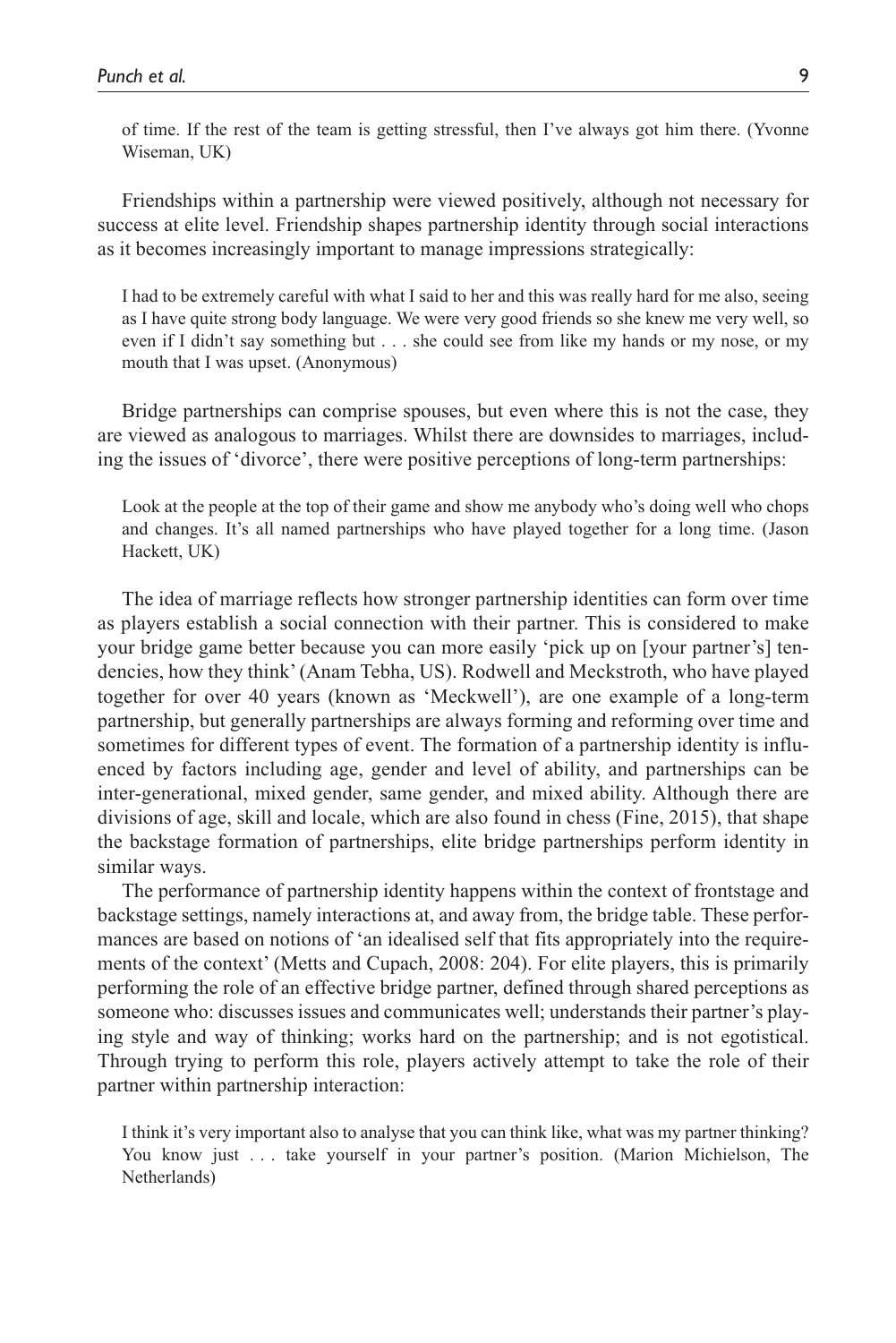This is important for gameplay but also as part of the relationship between partners as they co-operate frontstage to deal with mistakes and try to win:

A good partner watches their partner's cards, takes into account what their partner plays especially and bidding wise, a good partner tries to reveal to their partner, in an auction where it's just you and your partner bidding, tries to tell their partner what they have. A good partner, when something bad happens doesn't get upset necessarily but is willing to discuss the hand, you know? (Joel Wooldridge, US)

Likewise, backstage, players invest time in scrutinising their performance as a partnership and those willing to work hard on improving performance are valued as partners:

I scrutinise hands, all hands, I love doing that. I think about them. That's why I like playing with Robson, we go through hands days afterwards and I like that. (Zia Mahmood, US)

A partnership identity is built through time invested in it backstage; this is especially important when forming a new partnership, which requires much work and preparation to learn how to play the same system, practise bridge scenarios and form a co-operative identity. Co-operative partnership identities are shaped by expectations of effort and commitment, and if either is one-sided in a partnership, it can lead to conflict and breakdown.

The performance of the role of a good partner, however, cannot be defined in abstraction from situated partnership interaction:

Some partners need space, some partners need some nice words and some partners need bollocking, being nasty. This is a human relationship. A good partner should know what his partner needs and see it. (Artur Malinowski, UK)

Hence, performing as a 'good' partner depends on the nature of partnership identity, with social interaction shaped towards a specific partner's needs because 'what works for somebody doesn't work for somebody else. It's part of one's personality really' (Sabine Auken, Germany). Whilst some players have the reputation of being difficult partners, they can still be someone's ideal partner:

I love playing with Zia. I know he has a reputation of being a bad partner, and he probably is to a lot of people, but when I play with Zia we just have a great time. We have a lot fun at the table while we play. He is of the same mindset as me. We want to joke around and still do as good as possible. (Dennis Bilde, Denmark)

Hence, the performance of idealised self through the role as a good bridge partner is contextually-dependent, specific to a player's unique interactions with their current partner. This means partnership identities are fluid and emerge through social interaction, changing over time and across partners. Players described the differences in partnership identity related to interactions with previous partners and thus any future partnership identity also depends upon context-specific impression management. This reiterates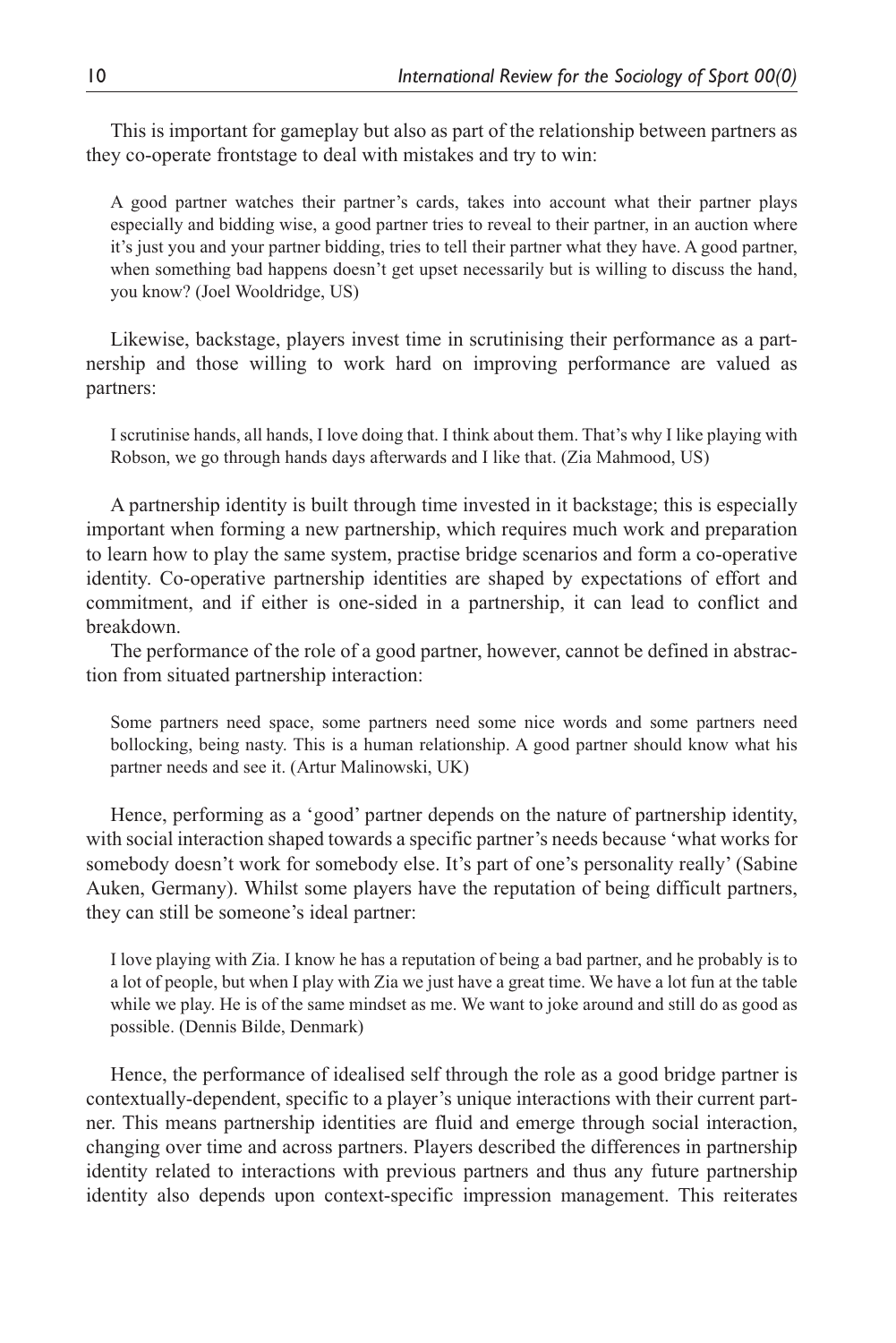Goffman's (1961) distinction between a role and role performance, in that whilst there is a standard idea of what is entailed in a role (a good bridge partner), there are many possible ways to perform and interpret it (Scott, 2015). Goffman used a card game analogy to describe this part of identity, with the role denoting the value of cards dealt and the performance referring to the skill or capacity of the person to play the hand (Metts and Cupach, 2008). Skill or capacity to play the hand brings us back to how partnership identity frontstage is fundamentally shaped by social interaction and identities backstage.

# **Collective identity in the elite bridge community**

Our findings in the previous two sections indicate the potential for the creation of a collective identity in the elite bridge community emerging through social interactions within formal tournament and informal social settings. Collective identities create a tenuous and impermanent 'we-ness' that, when formed, orients social interaction among those sharing in it (Lawler, 2003). Participation in international tournaments is viewed as an exciting and enjoyable experience, offering players a chance to travel and meet other players. Thus, a sense of community occurs in the extended contact with other participants of the subculture (Green and Jones, 2005), involving social ties and friendships (Dilley and Scraton, 2010) within a distinctive sporting culture. Hence a collective identity is underpinned by ideas of similarity and 'an ongoing connection with the activity and its participants' (Fine, 2015: 136), which occurs in both frontstage and backstage settings of international bridge. However, as an international mind-sport, the formation of a collective identity as an elite bridge community is mediated through constructions of national identity, as it is performed within different cultural contexts and competitions (Weiss, 2001). National identity is tied to the bridge team and notions of wanting one's country to succeed:

If you are a bridge player, to be at a European Championship or World Championship whether or not you've got something to do, it's a tremendous experience anyway. And having something to do, you know, being involved and part of it is that, you want your team, not necessarily, but yes, I mean you do want your country to win. I mean, maybe it's not a good thing to be patriotic these days, jingoistic they call it. (David Burn, UK)

Elite bridge has the same potential as other ritualised sports to 'activate national sentiments and feelings', symbolic of nationalism by producing and 'activating the stories about who we are as members of countries' (Seippel, 2017: 45). Players referred often to differences in the style of play across nationalities and cultural characteristics shaping elite bridge identities:

. . .the game at the top level is quite cut-throat and these young, you know these Eastern Europeans and Russians, they're tough, I mean, they're tough, they don't yield at all. (Andrew Robson, UK)

For elite players, playing for national teams can evoke a range of sentiments, complicated by the fact that you can represent another country under residency rules. Players describe the nuances of how nationality informs part of one's bridge playing identity: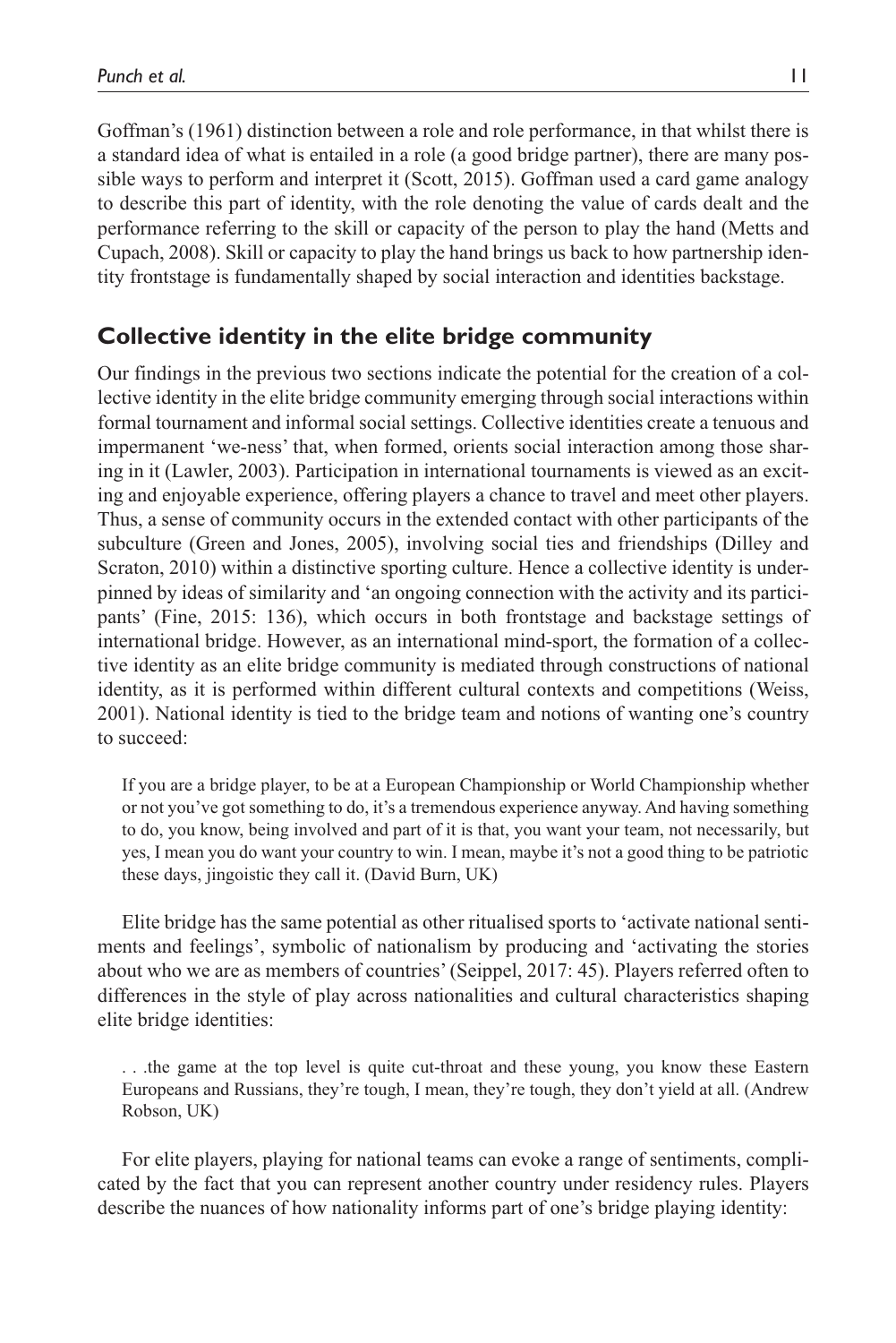If I start playing with a new partner for a new country I have to like start over again. Also, I like playing with Meike and I like my Dutch team. It would also feel really weird to like . . . play for a different flag and different national anthem. Like it doesn't mean the same thing for me but . . . yeah I do think I will do it at some point. (Marion Michielson, The Netherlands)

Players differed in their opinions of playing for a national team other than their own. For some, playing for their country is less important than achieving success and they were happy to switch national teams. Others were critical of the idea of players changing, especially if specifically, for bridge:

There has to be sufficient flexibility to permit people who genuinely move country . . . to play for a country other than the country of their birth. [. . .] I don't like at all people moving specifically to play bridge professionally for a new country. (Brian Senior, UK)

However, there was a perception that bridge could transcend national boundaries:

It's very difficult – national boundaries in bridge. I think bridge has been moving away from national boundaries now for years with the transnational type of events [. . .] It feels like bridge rises above these sorts of things like boundaries . . . It's one of the only two common languages that we have in the world. The other one is music. I mean, you can play bridge with and against anyone from China. We have no language in common at all and you can have a great night's game of bridge with or against them. It feels in a way a bit vulgar to get too wound up about, you know, national boundaries. (Andrew Robson, UK)

Players' accounts of national identity in bridge highlight ideas of similarity, difference and the movement of people. The findings reflect how globalisation processes create situations in which national identities can be strengthened, weakened and pluralised at various points, with sports playing a contradictory role in identity formation (Maguire, 2011a). Thus, elite player identities in international bridge are formed and performed through similarity and difference (mediated through ideas of nation and community), an entanglement of individual and collective that denotes dynamic processes of identification (Jenkins, 2008).

# **Discussion**

Bridge is an interesting and unique case study to explore identity and the interaction order. Interaction orders are the cumulative effect of 'how social actors perform and strategically manage different versions of themselves in different situations' (Scott, 2015: 11), and those present in elite bridge are demonstrated in Figures 1 and 2.

Elite bridge players develop both layered concentric and recursive identities and selves. Within tournament bridge, elite players' frontstage and backstage performances occur within each layer, however each must be understood in relation to the others and in the specific context of players' situated social interactions. So too is each layer of identity informed by and reproduced by the next, creating a recursive identity, where one holds a sense of self within bridge whilst simultaneously performing as a partner, a team member and a community member, each of which reproduces the next. These layers give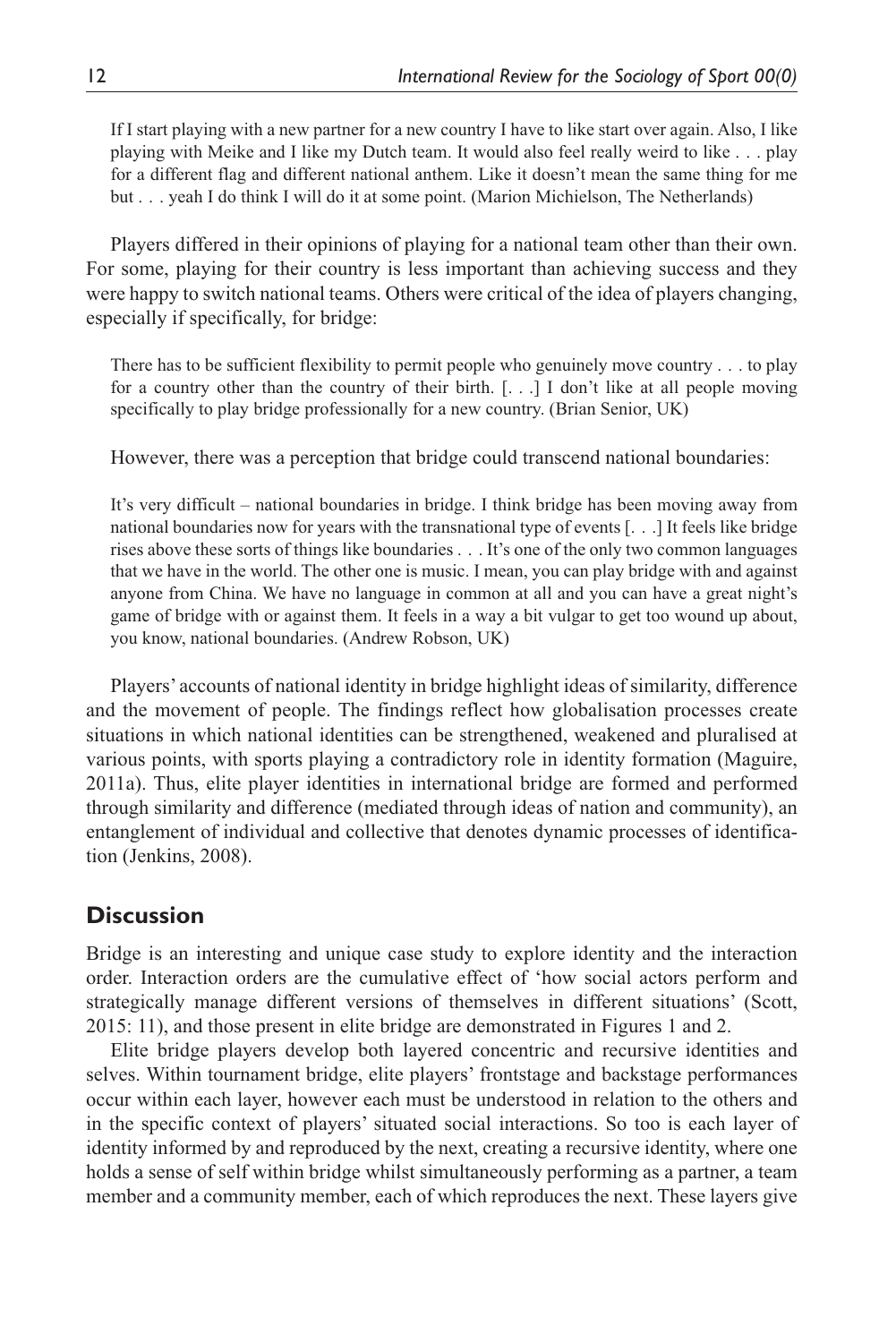

**Figure 1.** Recursive identities of elite bridge players.



**Figure 2.** Concentric, layered identities of elite bridge players.

an indication of how elite players form and perform identity through social interaction in tournament bridge. However, other aspects of identity, including age, ethnicity, class and gender, need further exploration, as do team dynamics and the national contexts shaping elite bridge at community and international level. We could not explore these in this paper, due to space limitations, but this could be considered in future work.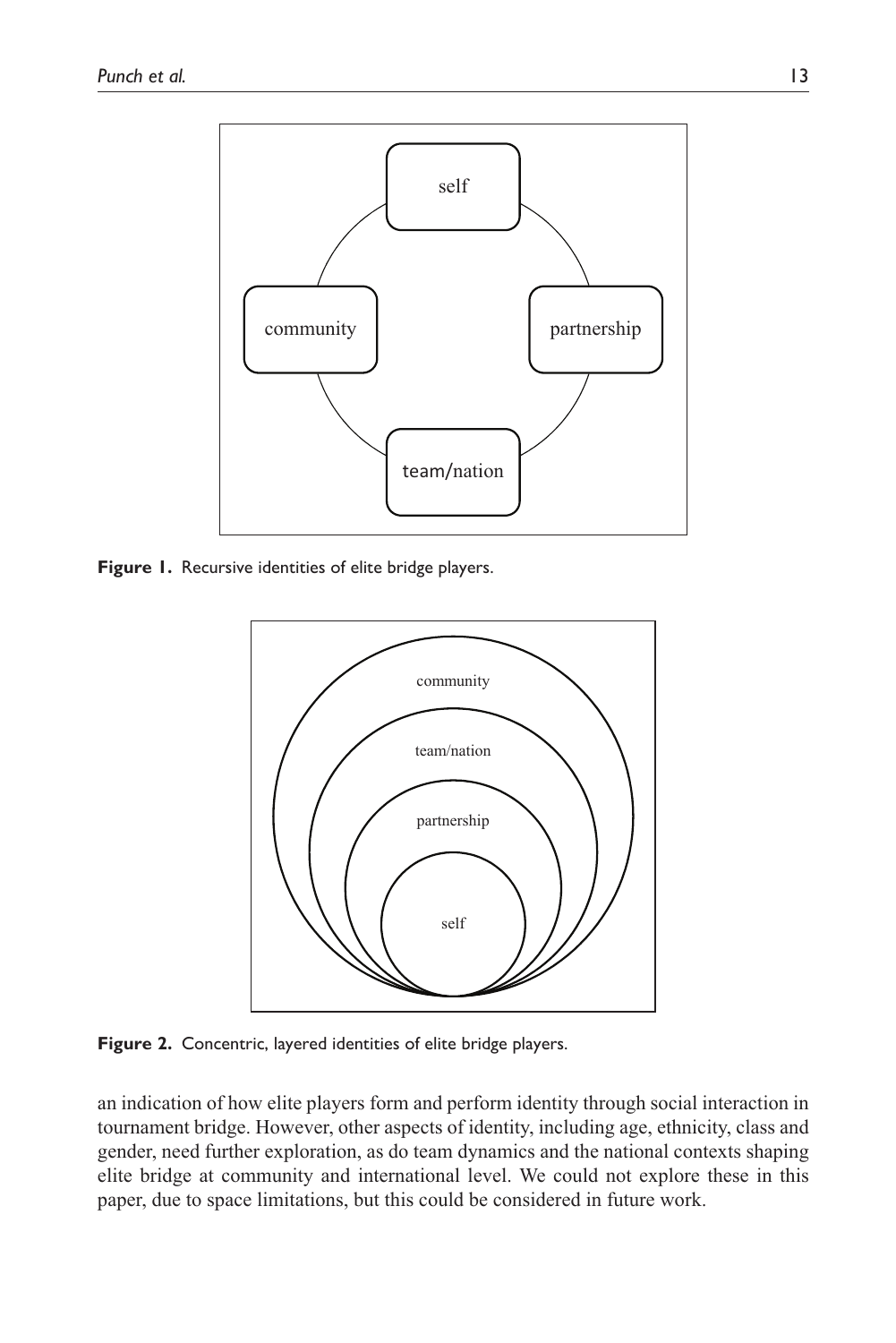The findings present an insight into how elite player identities are performed both at and away from the bridge table, on the front- and backstage. In the context of a mindsport, they reinforce ideas about the multiple and performative nature of identities and the centrality of social interaction seen in other sports. Bridge, as with other sports, offers participants a valued social identity (Jones, 2017) that forms through the four phases of becoming an athlete: knowledge acquisition; social interaction through participation; learning expectations of each other and participation; and gaining recognition and acceptance in the sport culture (Donnelly and Young, 1999). This continues throughout one's career (Donnelly and Young, 1999), which, whilst true for bridge, is likely to differ from physical sports given the length of a bridge career at elite level can be much longer. The youngest player in the sample was 17, and the oldest – at age 78 – is still regarded as one of the best in the world. Age dynamics in bridge could be further explored, especially in relation to becoming and forming an athlete identity which is dependent on acceptance within the sport culture, availability of social support and the development of social connections (Donnelly and Young, 1999). Finally, as in other forms of high-level sport, achievement in bridge is shaped by standards known to participants, and the ability to meet these standards shapes identity and reputation (Weiss, 2001). Specifically, elite players' performance reflects Goffman's values of character; however, the extent to which these are gendered, as in other sports (Birrell and Donnelly, 2004), needs to be examined.

Elite bridge player identities are multi-dimensional and the individual and collective are entangled, coming together through performative interaction (Jenkins, 2008), especially through the partnership layer. In (per)forming elite bridge partnership identities, we have highlighted the nuances of the frontstage and backstage interactions. Whilst the frontstage performance of a partnership is vital to success in the bridge match, the backstage is where many of the informal social interactions take place between partners that shape the formation of partnership identity. Bridge partnerships are social relationships in themselves, but unlike many other sports can also be rooted in pre-existing social relationships denoted by families, friendships and 'marriages' between players. This is a unique context for a mind-sport where identities are shaped equally by the desire to present a specific elite sporting identity, conforming to an expected role as a bridge partner, and by more informal social interactions backstage. Punch (2008) argued siblings predominantly engage in backstage presentation of self, as there is less fear of the consequences of an unpolished performance. This could be similar for many bridge partnerships wherein social relationships represent a complex interaction of formal and informal presentation of self within a co-operative and competitive environment. The dynamics of partnership are worthy of further attention, including whether mind-sports, like bridge, are similar to partnerships in physical sports such as doubles tennis.

Our findings show that participation in the mind-sport bridge at elite level also relates to ideas of community and nation. For elite players of bridge, formal tournament culture and informal socialising creates extended contact with an international network of elite players, and thus similar to chess, 'tournament culture provides the glue . . . for passionate involvement' (Fine, 2015: 136−137). Players thus form a collective identity through a shared commitment and passion for the game. In advancing a sociological study of mind-sport, we argue that collective identity is mediated through the construction of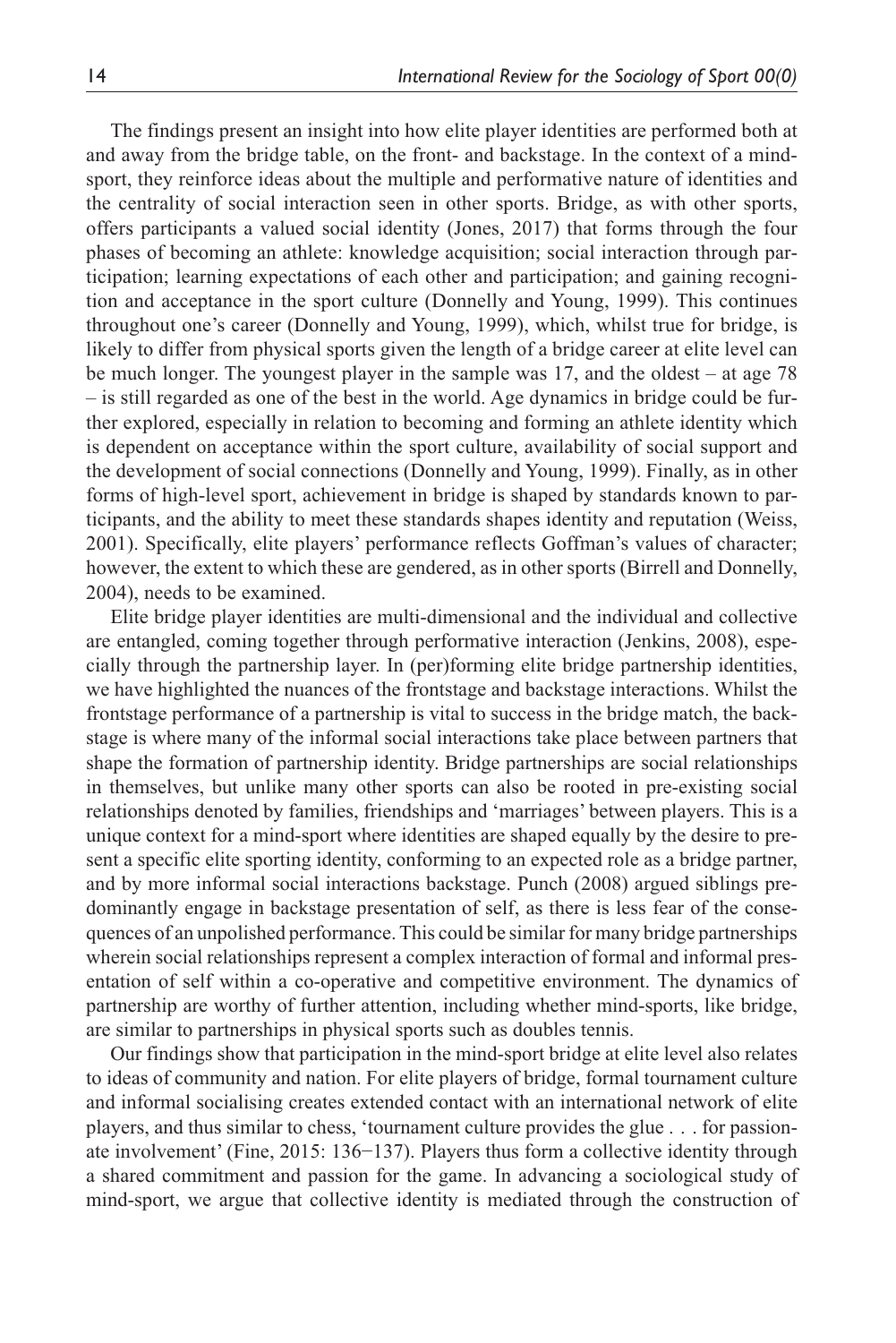national identities which can be understood in relation to existing sports research on nationalism and globalisation. From the perspective of sport as collective action, we can consider bridge a 'sports world' involving 'a host of different people, connected in particular networks, and creating particular forms of sport products and performances' (Maguire, 2011b: 860). Taking this further, we could explore the wider political and economic context (Maguire, 2011b) of the bridge sports world, including the national and international settings in which elite bridge teams compete.

Regarding the relationship between mind-sports and sports more broadly, we show through the focus on (per)forming individual and partnership identity, the extent of preparation, work and skill that is required as an elite bridge player. Taking bridge seriously as a sporting form, we show players engage in deliberate, sustained practice over time to develop identities necessary to perform as an elite player. In terms of bridge as a 'mind' sport, this concerns the debates surrounding defining sports more broadly (see Klein, 2017). Our findings demonstrate that whilst elite players of the 'mind' sport bridge are predominantly engaged in using intellectual skills competitively, they do in fact require physical skills to improve their performance, which is acknowledged as part of their elite identities. Matches are not won on physical skill, but players' bodies are inextricably linked to their mental performances; concentration at the table, the ability to deploy skill and think strategically is an embodied experience shaped by sleep, food and travel. As with Fine's (2015) explanation of chess, in bridge, minds and bodies 'intersect', they are 'shaped by the social' and situated within the interaction order. Likewise, physical sports require mental skills (Kobiela, 2018), both during gameplay and in terms of mental and physical preparations before and after. As such, dichotomous approaches to mind-body in sport could give way to a more holistic approach that emphasises embodiment, and the predominance, rather than absence, of mental or physical skillsets within distinct sporting contexts.

This would also speak to the broader call for a more diverse, inclusive and international definition of sport to accommodate differing cultural contexts and the need to move beyond definitions of sport as an 'able-bodied' domain (Anderson, 2009; Kobiela, 2018; Nixon, 2007). Further work is needed, however, to interrogate notions of mindsports and whether bridge, chess and other activities actually constitute a distinct category for comparison with or incorporation within a broader definition of sports. Additionally, given the characterisation of sports as total institution and notions of the normalisation of violence and injury (Anderson and White, 2018), more work is needed to understand the wider context of participating in mind-sports as a comparison. For instance, what do mind-sports offer participants and how might they reproduce similar or different problems to those found in physical sports? Moreover, mind-sports like bridge have their own complex institutional contexts and more analysis is needed of this internationally. Whilst bridge is recognised as a sport internationally, it is not recognised as such in all countries, suggesting that the prevalence of and support for mind-sports will differ across contexts.

### **Conclusion**

Social interaction is at the heart of the mind-sport bridge. Using a symbolic interactionist lens and Goffman's dramaturgy, we explored how elite players (per)form identities. The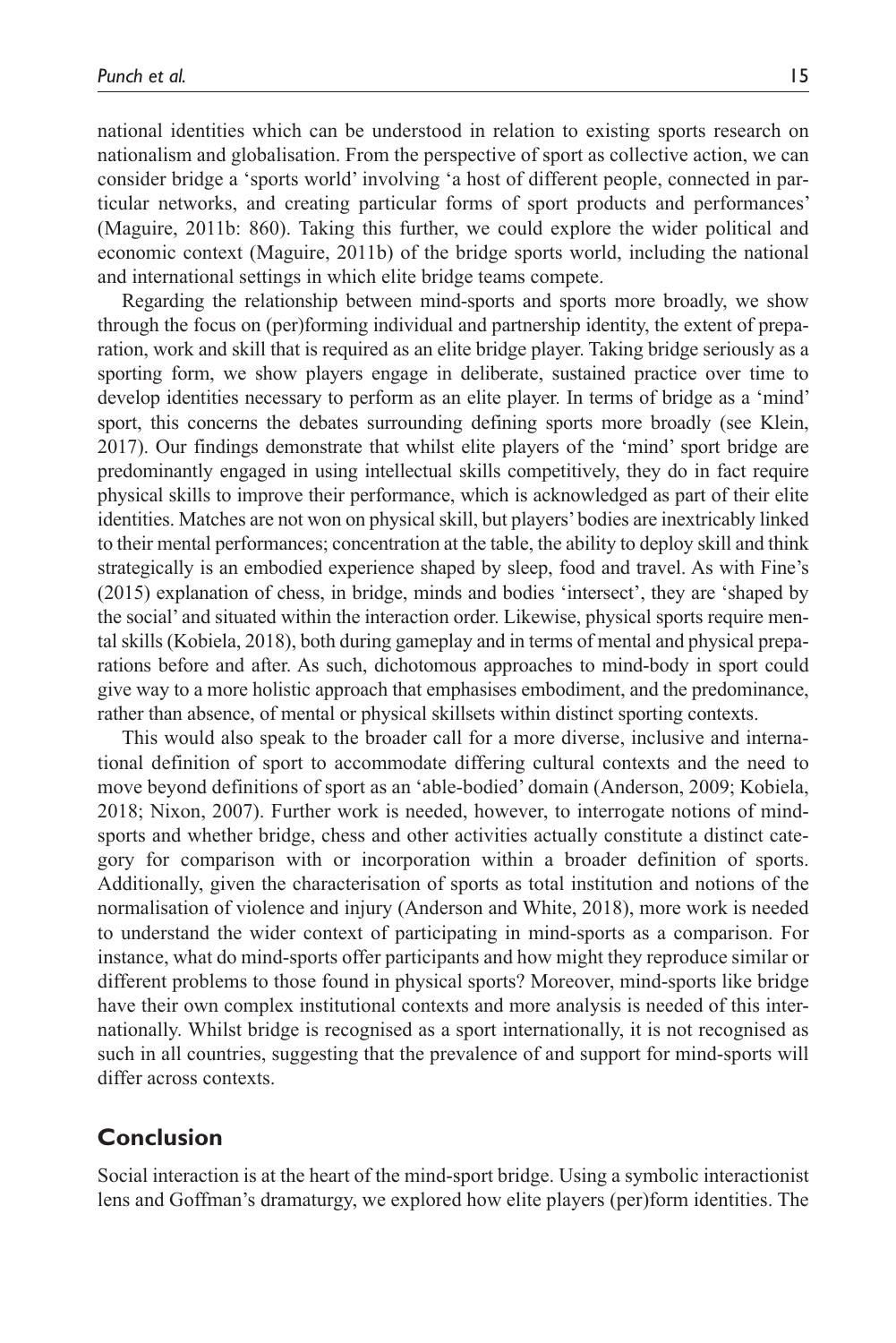findings highlight the recursive and concentrically layered nature of elite bridge identities which are formed and performed individually, in partnership and collectively. This occurs across both front- and backstage, involving impression management within formal tournament settings and informal social relationships within the bridge community. Whilst similar to other sports in the sense of frontstage performances and the values of character, bridge appears more unique in the sense of the backstage interactions, especially within partnerships, which are complex social relationships.

As a distinct sports world, partnerships are key to player identities through role performance as an elite bridge player and partner. Successful players must build co-operative partnership identities whilst competing against opponents and creating shared collective identity through participation in this international mind-sport. We have begun to unpack the social dynamics of the tournament bridge world and what is involved when participating in a mind-sport at elite level, to contribute to the sociology of sport and debates surrounding defining sports. Further research of mind-sports such as bridge is needed to enable critical discussion of the mind–body nexus and a better understanding of sports worlds as complex embodied social worlds.

### **Acknowledgements**

We would like to thank the editor and reviewers, whose detailed comments enabled us to strengthen this paper, and Jessica Cleary, whose literature review on chess helped inform our discussion of mind-sports. We are indebted to the players who shared their experiences and insights of elite-level bridge.

### **Declaration of Conflicting Interests**

The author(s) declared no potential conflicts of interest with respect to the research, authorship, and/or publication of this article.

#### **Funding**

The author(s) disclosed receipt of the following financial support for the research, authorship and/ or publication of this article: The research project *Bridge: A MindSport for All* (BAMSA) is grateful for the generous support of the global bridge community, including funding from the World Bridge Federation (WBF), the European Bridge League (EBL), the American Contract Bridge League Educational Foundation (ACBLEF), the American Contract Bridge League (ACBL) and the International Mind Sports Association (IMSA).

### **ORCID iDs**

Samantha Punch **b** <https://orcid.org/0000-0001-9741-0978> Zoe Russell **D** <https://orcid.org/0000-0003-1721-9263> Beth Cairns **D** <https://orcid.org/0000-0003-3153-9466>

### **References**

Anderson B (1991) *Imagined Communities: Reflections on the Origin and Spread of Nationalism*. London: Verso.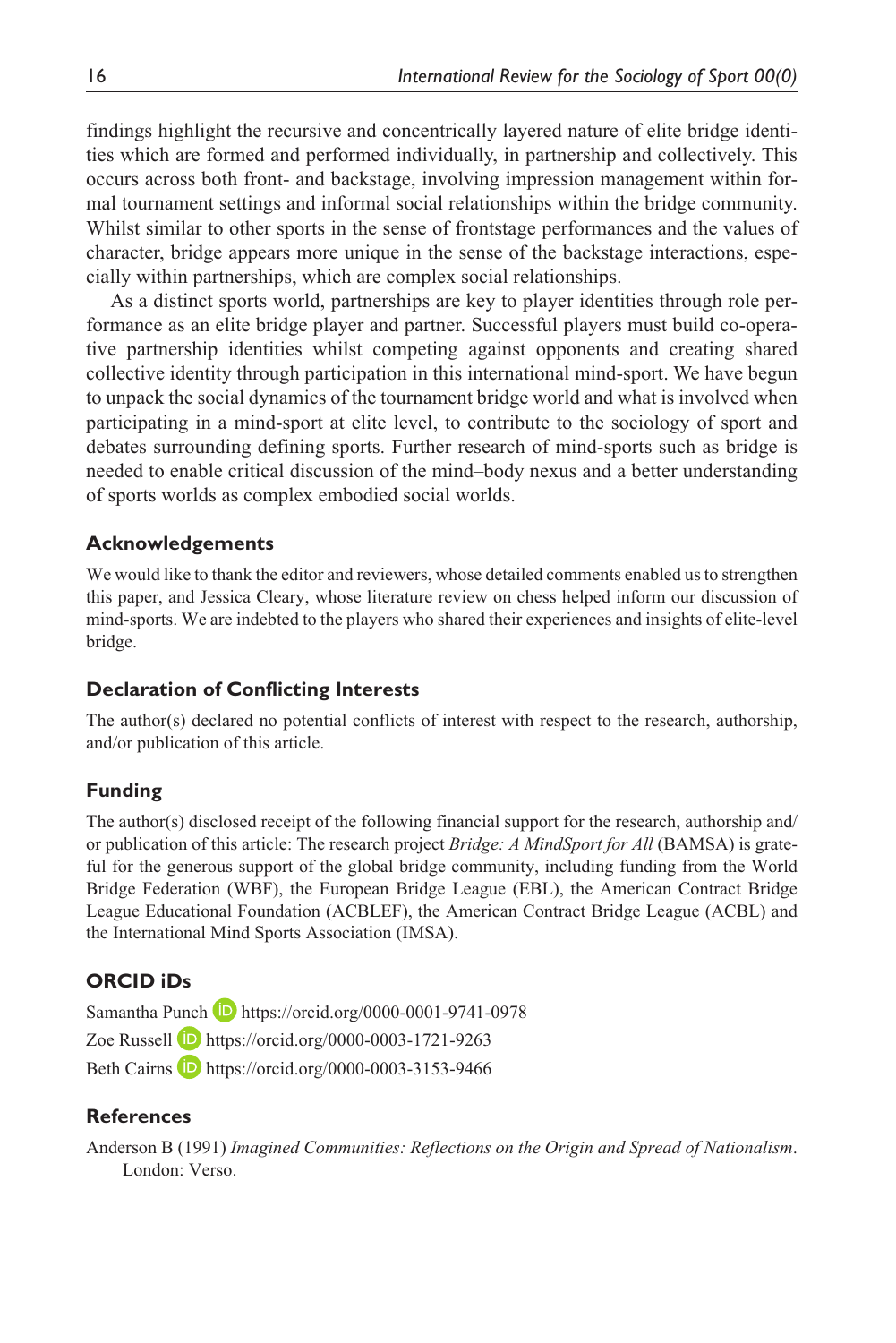- Anderson D (2009) Adolescent girls' involvement in disability sport: Implications for identity development. *Journal of Sport and Social Issues* 33(4): 427–449.
- Anderson E and White A (2018) *Sport, Theory and Social Problems: A Critical Introduction*. London: Routledge.
- Armstrong K (2007) Self, situations, and sport consumption: An exploratory study of symbolic interactionism. *Journal of Sport Behaviour* 30(2): 111–129.
- Bairner A (2015) Assessing the sociology of sport: On national identity and nationalism. *International Review of the Sociology of Sport* 50(4–5): 375–379.
- Birrell S (1981) Sport as ritual: Interpretations from Durkheim to Goffman. *Social Forces* 60(2): 354–376.
- Birrell S and Donnelly P (2004) Reclaiming Goffman: Erving Goffman's influence on the sociology of sport. In: Giulianotti R (ed.) *Sport and Modern Social Theorists*. London: Palgrave Macmillan, pp. 49–64.
- Braun V and Clarke V (2006) Using Thematic Analysis in Psychology. *Qualitative Research in Psychology* 3(2): 77–101.
- Brkljačić T, Lučić L and Sučić I (2017) Well-being, motives and experiences in live and online game settings: Case of contract bridge. *International Journal of Gaming and Computer-Mediated Simulations* 9(4): 19–43.
- Dilley R and Scraton S (2010) Women, climbing and serious leisure. *Leisure Studies* 29: 125–141.
- Donnelly P and Young K (1999) Rock climbers and rugby players: Identity construction and confirmation. In: Coakley J and Donnelly (eds) *Inside Sports*. London: Routledge, pp. 67–76.
- Fine G (2008) Mind, games. *Contemporary Sociology* 37(4): 317–319.
- Fine G (2015) *Players and Pawns: How Chess Builds Community and Culture*. Chicago, IL: University of Chicago Press.
- Ginsberg M (2001) GIB: Imperfect information in a computationally challenging game. *Journal of Artificial Intelligence Research* 14: 303–358.
- Giulianotti R (2015) Introduction to part one. In: Giulianotti R (ed.) *The Routledge Handbook of the Sociology of Sport*. London: Routledge, pp. 3–8.
- Goffman E (1959) *The Presentation of Self in Everyday Life*. New York: Doubleday.
- Goffman E (1961) *Encounters: Two Studies in the Sociology of Interaction*. New York: Bobbs-Merrill.
- Goffman E (1967) *Interaction Ritual: Essays on Face-to-Face Behavior*. New York: Anchor Books.
- Green C and Jones I (2005) Serious leisure, social identity and sport tourism. *Sport in Society* 8(2): 164–181.
- Gubrium J and Holstein J (2000) The self in a world of going concerns. *Symbolic Interaction* 23(2): 95–115.
- Huang C and Brittain I (2006) Negotiating identities through disability sport. *Sociology of Sport* 23(4): 352–375.
- Jenkins R (2008) *Social Identity*. 3rd ed. London: Routledge.
- Jones I (2017) He's still the winner in my mind': Maintaining the collective identity in sport through social creativity and group affirmation. *Journal of Consumer Culture* 17(2): 303–320.
- Kitchen D (2019) Insider interviewing: How to get good data when you are already native. *SAGE Research Methods Cases*. DOI: 10.4135/9781526485021.
- Klein S (ed.) (2017) *Defining Sport: Conceptions and Borderlines*. Lanham, MD: Lexington Books.
- Kobiela F (2018) Should chess and other mind-sports be regarded as sports? *Journal of the Philosophy of Sport* 45(3): 279–295.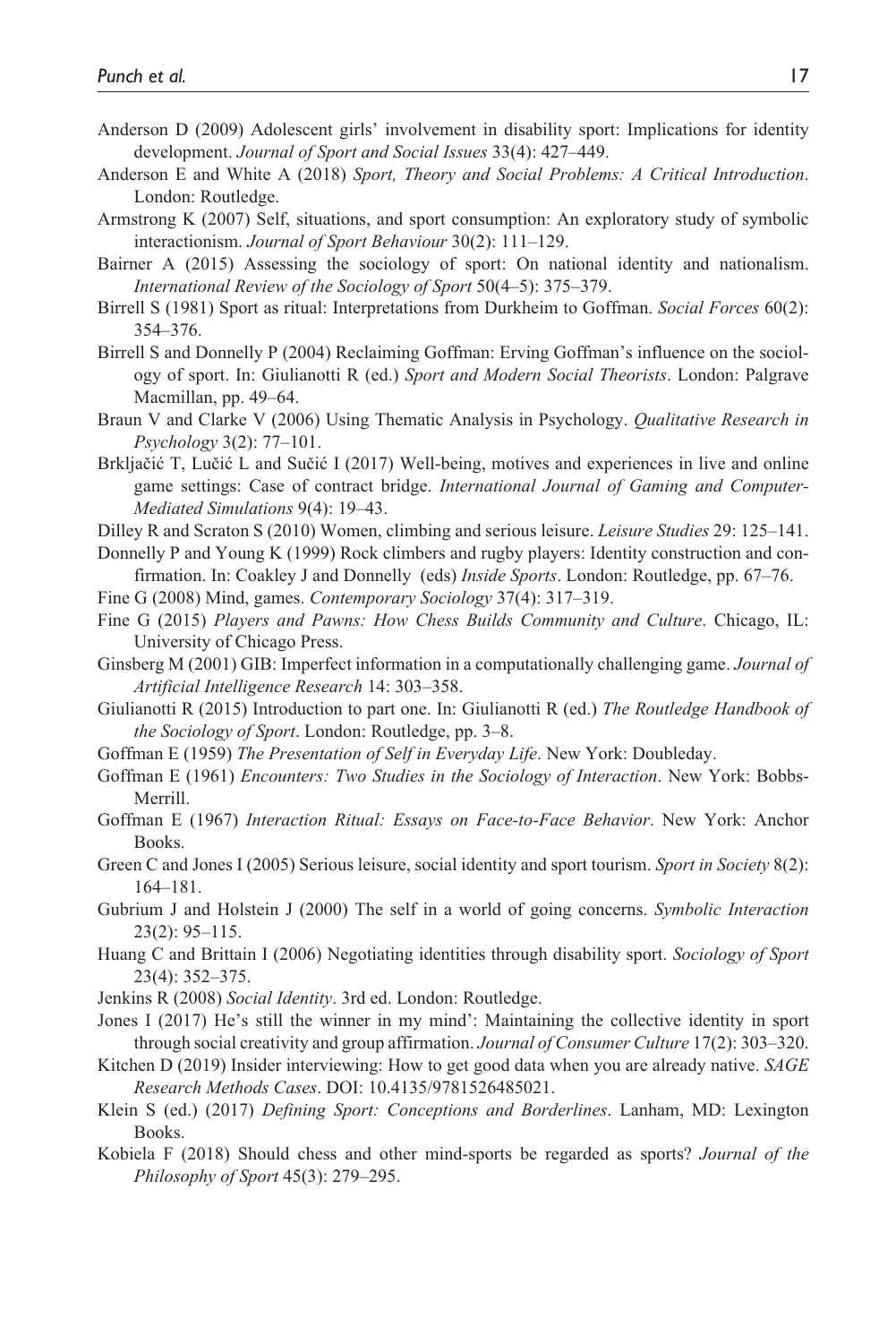- Kyeremeh S (2020) Whitening Italian sport: The construction of 'Italianness' in national sporting fields. *International Review for the Sociology of Sport* 55: 1136–1151.
- Lawler E (2003) Interaction, emotion and collective identities. In: Burke P, Owens T, Serpe R, et al. (eds) *Advances in Identity Theory and Research*. New York: Kluwer, pp. 135–150.
- McDonnell D, Punch S and Small C (2017) *Individual Wellbeing and Bridge: An Empirical Analysis, Aylesbury: English Bridge Education & Development (EBED)*. Available at: [http://](http://www.ebedcio.org.uk/health-wellbeing-research) [www.ebedcio.org.uk/health-wellbeing-research](http://www.ebedcio.org.uk/health-wellbeing-research)
- Maguire J (2001) Globalisation, sport, gender and governance. *Bulletin of Sport Science and Physical Education* 32: 32–35.
- Maguire J (2011a) Globalisation, sport and national identities. *Sport in Society* 14(7–8): 978–993.
- Maguire J (2011b) Towards a sociology of sport. *Sport in Society: Cultures, Commerce, Media, Politics* 14(7–8): 858–863.
- Mead G (1934) *Mind, Self and Society*. Chicago, IL: University of Chicago.
- Metts S and Cupach W (2008) Face theory: Goffman's dramatistic approach to interpersonal interaction. In: Baxter L and Braithwaite D (eds) *Engaging Theories in Interpersonal Communication: Multiple Perspectives*. London: SAGE, pp. 203–215.
- Nixon H (2007) Constructing diverse sports opportunities for people with disabilities. *Journal of Sport & Social Issues* 31(4): 417–433.

Parry J (2018) E-sports are not sports. *Sport Ethics and Philosophy* 13(1): 3–18.

- Perinbanayagam R (2016) *Games and Sport in Everyday Life: Dialogues and Narratives of the Self*. New York: Routledge.
- Peterson G (2015) Connecting social psychology and the sociology of sport: Using Goffman as a framework for sociological sports research. *Sociology Compass* 9(5): 379–385.
- Porter D (2017) Sport and national identity. In: Edelman R and Wilson W (eds) *The Oxford Handbook of Sports History*. Oxford: Oxford University Press, p. n.p.
- Probert A, Leberman S and Palmer F (2007) New Zealand bodybuilder identities: Beyond homogeneity. *International Review for the Sociology of Sport* 42(1): 5–26.
- Puddephatt AJ (2003) Chess playing as strategic activity. *Symbolic Interaction* 26(2): 263–284.
- Punch S (2008) You can do nasty things to your brothers and sisters without a reason: Siblings backstage behaviour. *Children & Society* 22(5): 333–344.
- Punch S and Russell Z (2019) Playing with emotions: Elite bridge players' emotional performance, management and reflection in a mind-sport. In: *Leisure Studies Association annual conference*, Dundee, 9–11 July.
- Punch S and Snellgrove M (forthcoming) Playing your life: Developing strategies and managing impressions in the game of bridge. *Sociological Research Online*. Available at: [https://journals.](https://journals.sagepub.com/toc/SRO/0/0) [sagepub.com/toc/SRO/0/0](https://journals.sagepub.com/toc/SRO/0/0)
- Raphael MW (2011) *Chess: The preface to a technical resource for sociology*. Honors Junior/ Senior Projects, Paper 73. Available at: <http://hdl.handle.net/2047/d20002591>(accessed 23 July 2020).
- Rawls A (1984) Interaction as a resource for epistemological critique: A comparison of Goffman and Sartre. *Sociological Theory* 2(1): 222–252.
- Rawls A (1987) The interaction order Sui Generis: Goffman's contribution to social theory. *Sociological Theory* 5(1): 136–149.
- Scott D (1991) The problematic nature of participation in contract bridge: A qualitative study of group-related constraints. *Leisure Sciences* 13(4): 321–336.
- Scott D and Godbey G (1992) An analysis of adult play groups: Social versus serious participation in contract bridge. *Leisure Sciences* 14(1): 47–67.
- Scott D and Godbey G (1994) Recreation specialization in the social world of contract bridge. *Journal of Leisure Research* 26(3): 275–295.